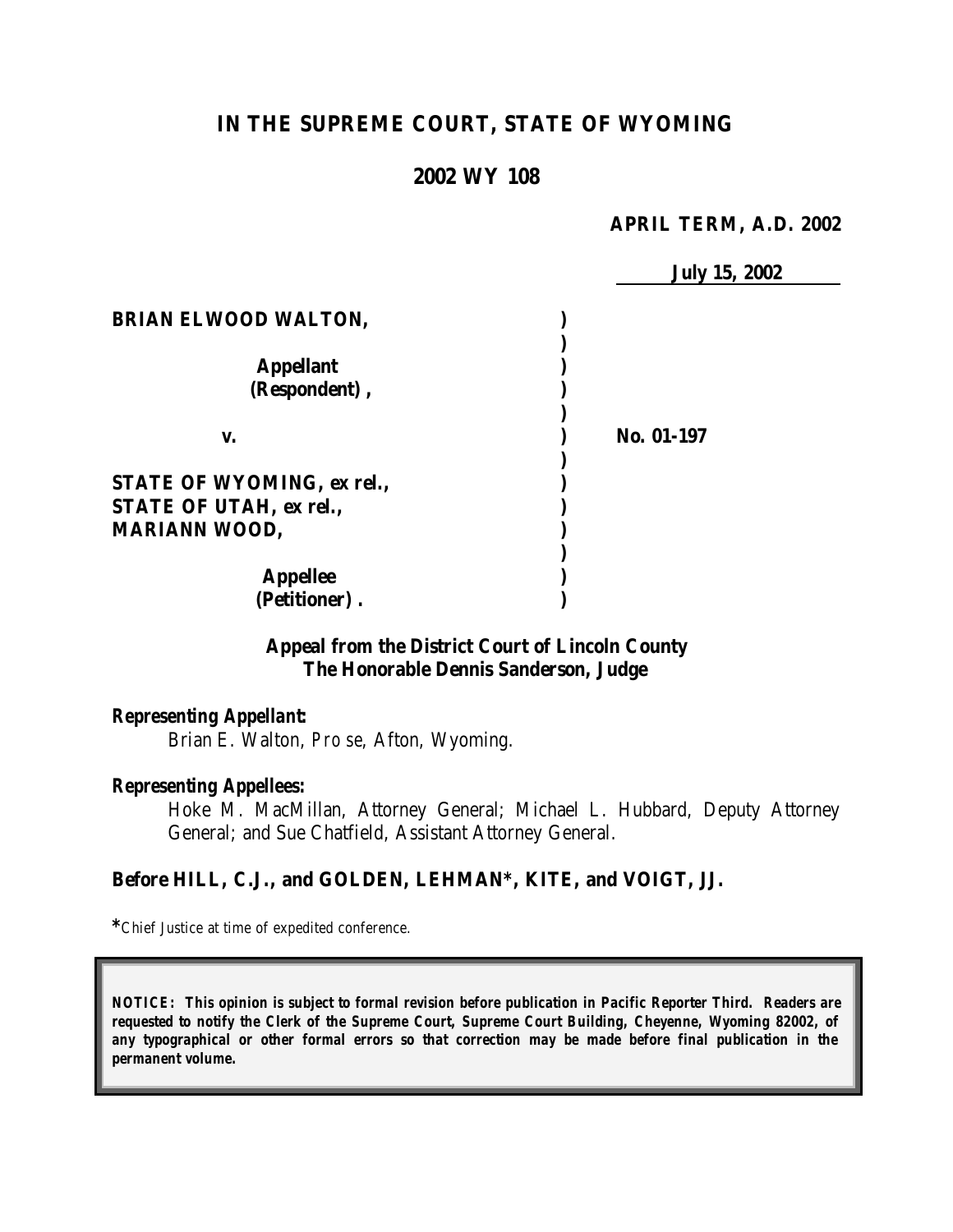### **HILL, Chief Justice.**

[¶1] Brian Elwood Walton (Walton) appeals a district court order confirming the registration of a Utah support order pursuant to the Uniform Interstate Family Support Act and withholding income. We affirm.

### **ISSUES**

[¶2] In his *pro se* brief, Walton did not present a statement of the issue(s) presented for review, as required by Wyoming Rule of Appellate Procedure 7.01(d). Appellee, Department of Family Services (DFS), sets forth a statement of the issues on appeal in its brief:

- I. Whether the district court properly determined that the state of Utah had subject matter jurisdiction.
- II. Whether the district court properly applied the full faith and credit clause of the United States Constitution to the registered child support order.
- III. Whether appellant submits any cogent argument or legal authority.

## **FACTS**

[¶3] Walton and his ex-wife, Mary Ann (Mother), are the parents of two children. They were divorced in Idaho in 1987. Mother was awarded primary physical custody of the children and Walton was ordered to pay child support. Subsequent to the divorce Mother and children moved to Utah. In 1991, an Idaho court entered an order modifying the original divorce decree's custody and visitation provisions. In that order, the Idaho court ceded jurisdiction to the courts of Utah over issues relating to child custody while retaining jurisdiction over child support. In 1996, Walton moved to Lincoln County, Wyoming.

[¶4] On March 3, 1997, a hearing was held in the Second Judicial District Court for Davis County, Utah on an application by Mother to modify custody, visitation, and support. On August 19, 1997, the Utah court issued an order granting primary, physical custody of the children to Mother, establishing visitation, and ordering Walton to pay support. The Utah Court of Appeals dismissed Walton's appeal of the order because his notice was untimely.

[¶5] On March 17, 2000, DFS filed a petition with the Lincoln County district court to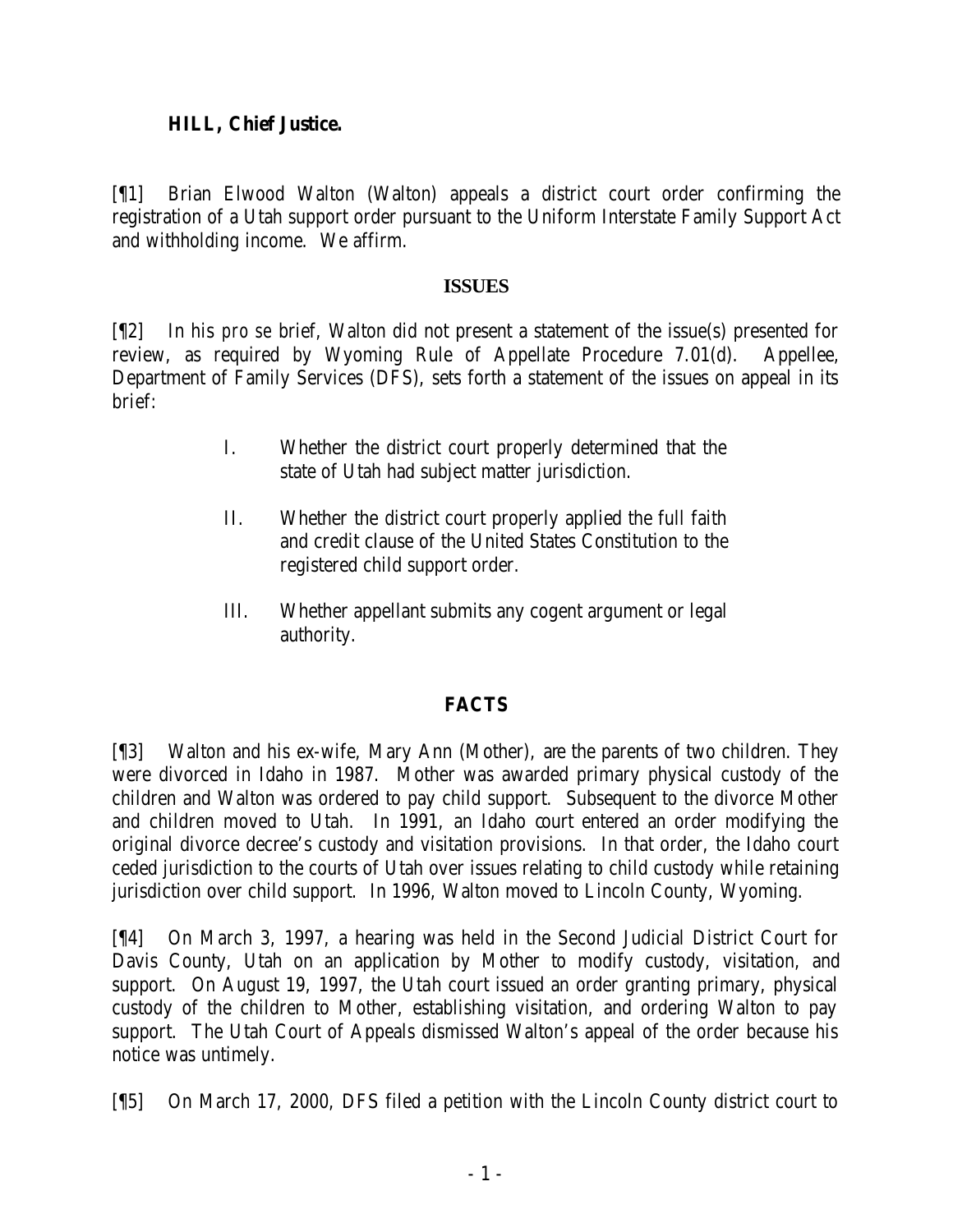register the Utah support order pursuant to the Uniform Interstate Family Support Act (UIFSA). The DFS petition sought recovery of child support arrearages allegedly owed by Walton. Walton objected to the petition contending that Utah lacked subject matter jurisdiction over child support and personal jurisdiction over him. The district court concluded that Utah had jurisdiction and entered an order confirming registration of the Utah support order and withholding Walton's income in discharge of the arrearage. Walton appealed to this Court reiterating his contention that the Utah courts lacked jurisdiction over child support and raising an allegation of judicial misconduct by the district court judge.

### **STANDARD OF REVIEW**

[¶6] We conduct a *de novo* review of jurisdictional questions pursuant to "the inherent power, and the duty, to address jurisdictional defects on appeal. . . ." *Gookin v. State Farm Fire & Cas. Ins. Co.*, 826 P.2d 229, 232 (Wyo. 1992). If a lower court acts without jurisdiction, "this court will notice the defect and have jurisdiction on appeal, not on the merits, but merely for the purpose of correcting the error of the lower court in maintaining the suit." *Gookin*, at 232.

*Weller v. Weller*, 960 P.2d 493, 494 (Wyo. 1998) (quoting *Pawlowski v. Pawlowski*, 925 P.2d 240, 242 (Wyo. 1996) (citation omitted)).

### **DISCUSSION**

[¶7] UIFSA was designed to streamline and expedite interstate enforcement of child support decrees. *Cowan v. Moreno*, 903 S.W.2d 119, 121 (Tex.App. – Austin 1995). To further these goals and establish national uniformity, Congress mandated that all states adopt UIFSA by January 1, 1998. 42 U.S.C. § 666(f) (West 1996 Supp.); *see also Bordelon v. Dehnert*, 770 So.2d 433, 436 (La.App. 1 Cir. 2000). The three states involved in this dispute have adopted UIFSA. *See* Wyo. Stat. Ann. §§ 20-4-139 through 20-4-194 (LexisNexis 2001), Utah Code Ann. §§ 78-45f-100 through 78-45f-902 (Lexis 2001 Supp.), and Idaho Code §§ 7-1001 through 7-1059 (Michie 1998).

[18] Idaho, as the issuing state,<sup>1</sup> retained continuing, exclusive jurisdiction over the child support order issued in this case so long as: (1) the obligor<sup>2</sup>, obligee<sup>3</sup> or the child for

<sup>&</sup>lt;sup>1</sup> The "issuing state" is the state in which a tribunal has issued a support order. Wyo. Stat. Ann. § 20-4-140(a)(ix); Utah Code Ann. § 78-45f-101(9); Idaho Code § 7-1001(9).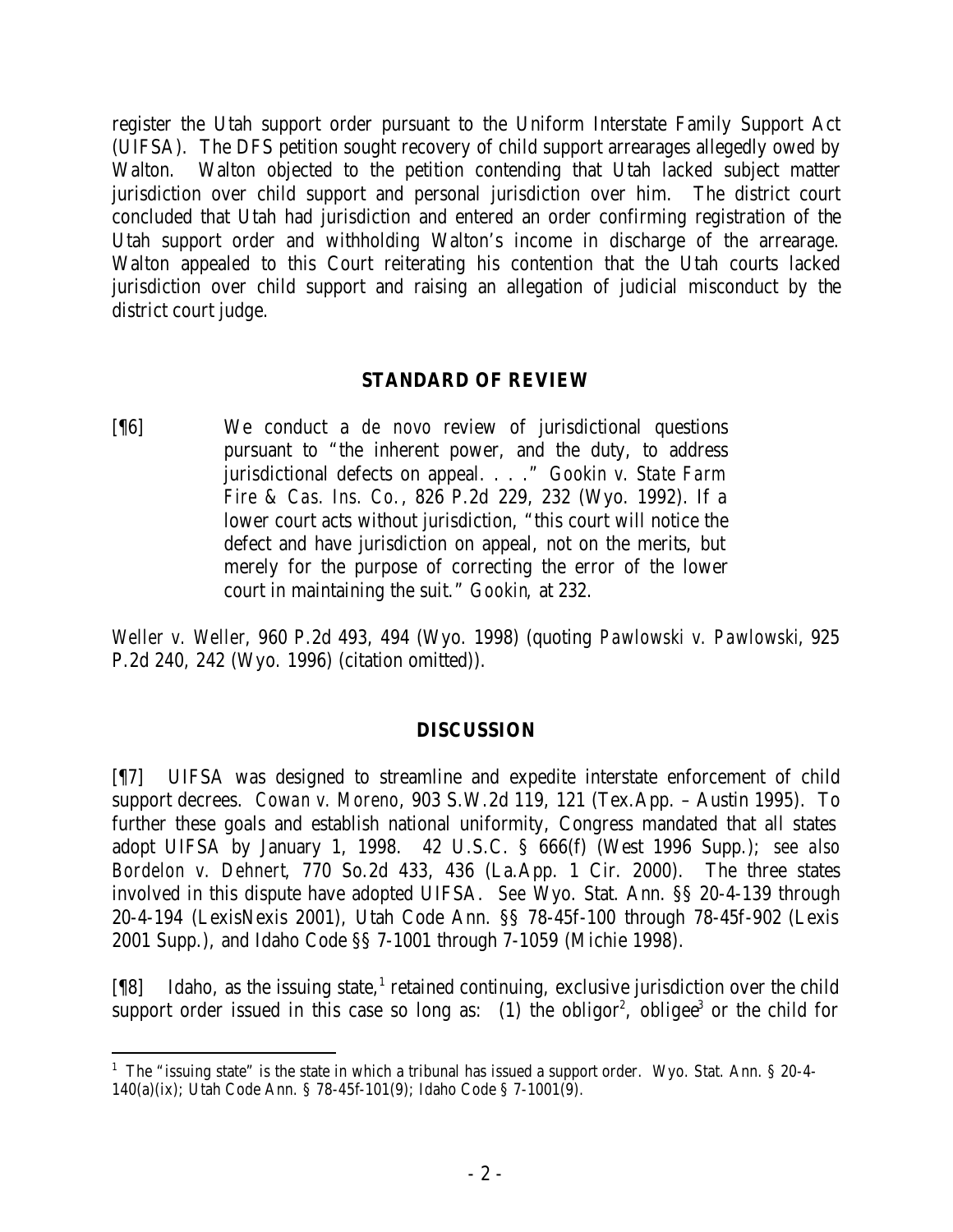whose benefit the support order remained residents of Idaho; or (2) until all the parties who are individuals have filed written consents for a tribunal of another state to modify the order and assume continuing, exclusive jurisdiction. Wyo. Stat. Ann. § 20-4-146(a); Utah Code Ann. § 78-45f-205(1); Idaho Code § 7-1008(1). As the official comments to UIFSA explain:

This section is perhaps the most crucial provision in UIFSA.

. . . As long as one of the individual parties or the child continues to reside in the issuing state, and as long as the parties do not agree to the contrary, the issuing tribunal has continuing, exclusive jurisdiction over its order – which in practical terms means that it may modify its order. The statute attempts to be even-handed – the identity of the remaining party – obligor or obligee – does not matter. If the individual parties have left the issuing state but the child remains behind, continuing, exclusive jurisdiction remains with the issuing state.

The other side of the coin follows logically. Just as Subsection  $(a)(1)$  defines the retention of continuing, exclusive jurisdiction, by clear implication the subsection also defines how jurisdiction to modify may be lost. That is, if all the relevant persons – the obligor, the individual obligee, and the child – have permanently left the issuing state, the issuing state no longer has an appropriate nexus with the parties or child to justify exercise of jurisdiction to modify. Further, the issuing tribunal has no current information about the factual circumstances of anyone involved, and the taxpayers of that state have no reason to expend public funds on the process. Note, however, that the original order of the issuing tribunal

<sup>2</sup> "Obligor" means any individual, or the estate of a decedent:

- (A) Who owes or is alleged to owe a duty of support;
- (B) Who is alleged but has not been adjudicated to be a parent of a child; or
- (C) Who is liable under a support order.

Wyo. Stat. Ann. § 20-4-140(a)(xii); Utah Code Ann. § 78-45f-101(13); Idaho Code § 7-1001(13).

- (A) An individual to whom a duty of support is or is alleged to be owed or in whose favor a support order has been issued or a judgment determining parentage has been rendered;
- (B) A state or political subdivision to which the rights under a duty of support or support order have been assigned or which has independent claims based on financial assistance provided to an individual obligee; or
- (C) An individual seeking a judgment determining parentage of the individual's child.

Wyo. Stat. Ann. § 20-4-140(a)(xi); Utah Code Ann. § 78-45f-101(12); Idaho Code § 7-1001(12).

<sup>&</sup>lt;sup>3</sup> "Obligee" means: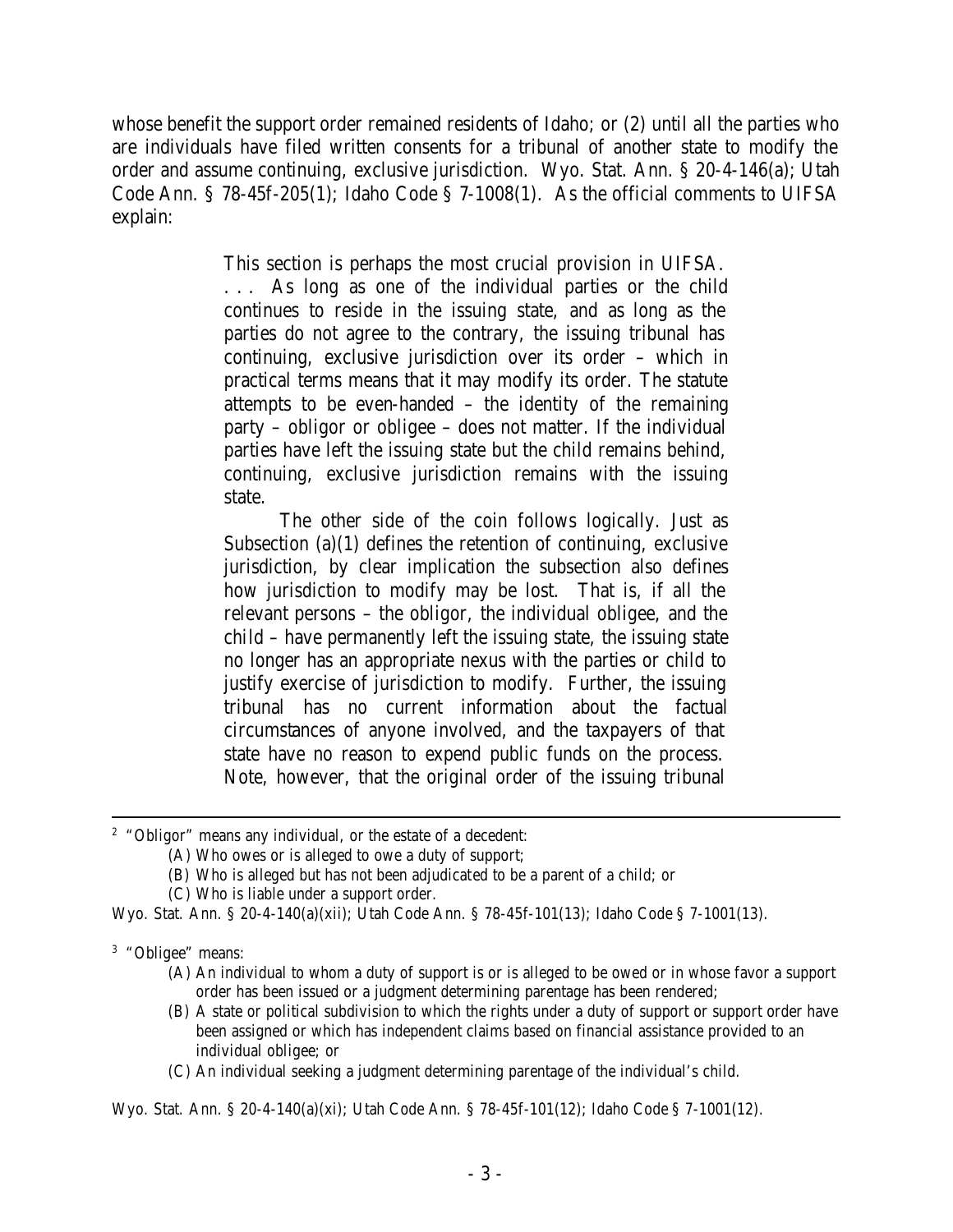remains valid and enforceable. That order is in effect not only in the issuing state and those states in which the order has been registered, but also may be registered and enforced in additional states even after the issuing state has lost its power to modify its order . . . . The original order remains in effect until it is properly modified.

Interstate Family Support Act § 205, 9 U.L.A. 285-86 (1999). In this case, by 1997 all of the parties had permanently left Idaho, the issuing state. Therefore, contrary to Walton's argument, Idaho no longer retained continuing, exclusive jurisdiction over support issues, although the 1991 order issued by the Idaho court remained in full force and effect.

[¶9] The question before us is whether or not Utah had jurisdiction to modify the Idaho support order. Once the issuing state has lost continuing, exclusive jurisdiction, UIFSA provides that another tribunal, under certain specified conditions, may assume jurisdiction to modify the existing support order. The Utah version of the UIFSA provision states:

# **Modification of child support order of another state.**

- (1) After a child support order issued in another state has been registered in this state, the responding tribunal of this state may modify that order only if Section 78-45f-613<sup>4</sup> does not apply and after notice and hearing it finds that:
	- (a) the following requirements are met:
		- (i) the child, the individual obligee, and the obligor do not reside in the issuing state;
		- (ii) a petitioner who is a nonresident of this state seeks modification; and

(iii) the respondent is subject to the personal jurisdiction of the tribunal of this state; or

(b) the child, or a party who is an individual, is subject to the personal jurisdiction of the tribunal of this state and all of the parties who are individuals have filed written consents in the issuing tribunal for a tribunal of this state to modify the support order and assume continuing, exclusive jurisdiction over the order.

Utah Code Ann. § 78-45f-611; *see also* Wyo. Stat. Ann. § 20-4-183(a) and Idaho Code § 7-1050. If all of the parties have left the original issuing jurisdiction and reside in different jurisdictions, then UIFSA provides two methods for a court in one of the new states to

<sup>&</sup>lt;sup>4</sup> Section 78-45f-613 provides for jurisdiction in Utah if all of the parties have left the original issuing state and now reside in Utah. *See also*, Wyo. Stat. Ann. § 20-4-193 and Idaho Code § 7-1052. This provision is obviously not applicable to this situation since all of the parties do not reside in Utah.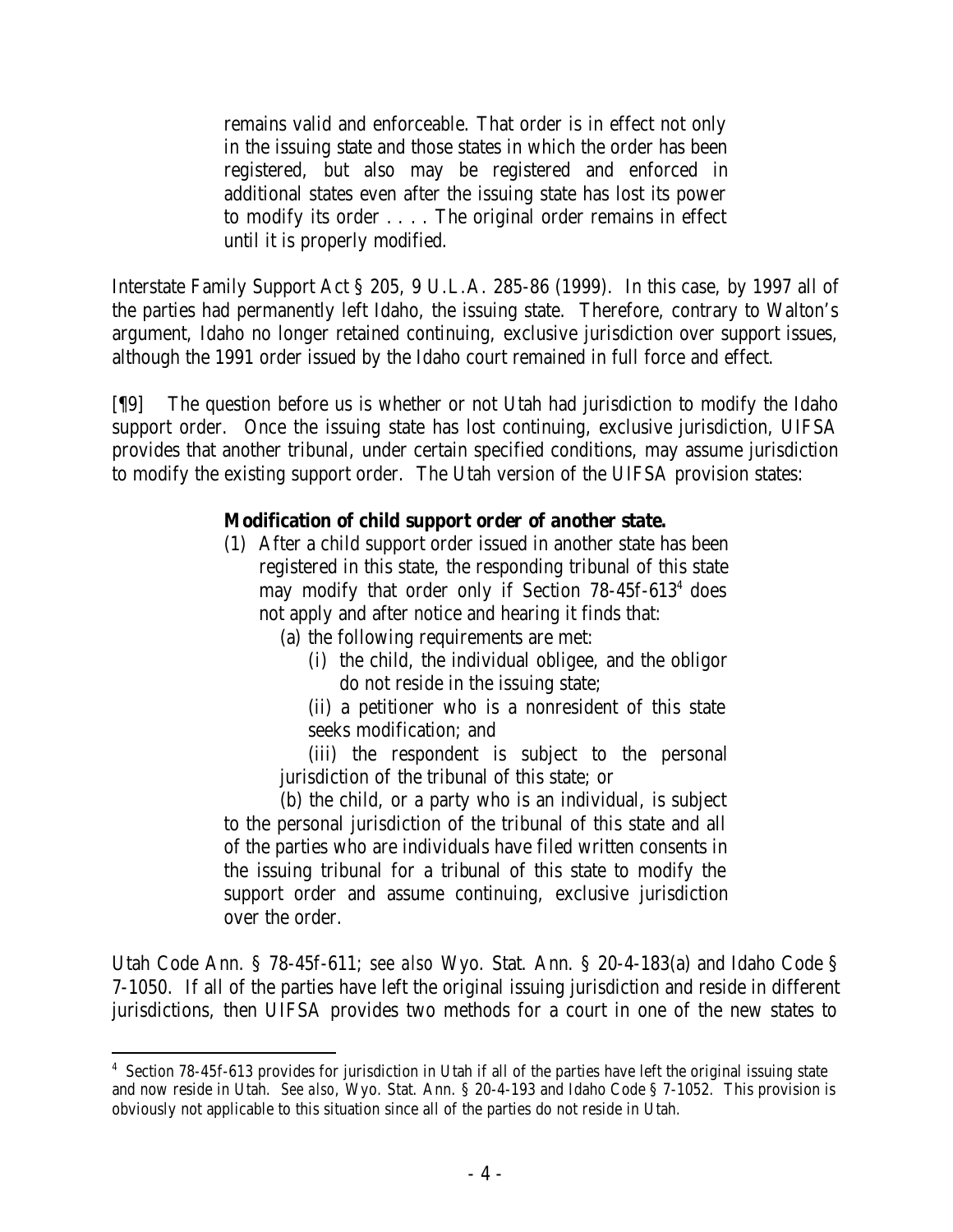assert jurisdiction over the support order. In most cases, the party seeking modification must seek relief in the state of residence of the non-moving party. Interstate Family Support Act § 611, 9 U.L.A. 371, (1999). However, the parties may mutually agree to submit themselves to the jurisdiction of another forum. *Id*. at 372. In this case, Utah obtained jurisdiction through the latter method. In its findings of fact, the Utah court noted the following:

> [7] By stipulation of the parties, jurisdiction over the custody and visitation issues was transferred to the Utah courts prior to the time defendant moved to Wyoming.

> [8] By written pleading submitted just prior to trial in this recent matter by defendant, the subject matter jurisdiction over the issues of child support and other financial matters concerning the children was transferred from Idaho to the Second Judicial District Court, Davis County, Farmington Department, State of Utah.

It is clear that all of the parties agreed to transfer jurisdiction over the support order to Utah and, accordingly, Utah properly exercised jurisdiction over the Idaho order for the purpose of modifying support pursuant to the provisions of UIFSA. Walton's claims that Utah lacked subject matter jurisdiction in this matter are without merit.

[¶10] Walton also challenges Utah's exercise of personal jurisdiction over him. UIFSA specifically states that a person who contests the validity of an order that is being registered can effect a stay of the order if he demonstrates that the issuing tribunal lacked personal jurisdiction over him. *See* Wyo. Stat. Ann. § 20-4-179(a)(i), Utah Code Ann. § 78-45f- $607(1)(a)$ , and Idaho Code § 7-1046(1)(a). If a defendant fails to question the jurisdiction of the court over him at the earliest opportunity, then the right to challenge that assertion of personal jurisdiction will be considered waived. *Matter of Adoption of MSVW*, 965 P.2d 1158, 1162 (Wyo. 1998); *United Mine Workers of America, Local 1972 v. Decker Coal Company*, 774 P.2d 1274, 1283 (Wyo. 1989). Here, there is no evidence that Walton ever challenged the exercise of personal jurisdiction over him by the Utah court. In fact, the available evidence indicates that Walton actively and voluntarily participated in the proceedings before the Utah court. The findings of fact in the Utah court's decision show that Walton filed pleadings, stipulated to the transfer of subject matter jurisdiction over support issues to Utah, and participated in the proceedings on the merits. There is no indication in the Utah court's decision that Walton ever raised the question of personal jurisdiction in those proceedings. Any claim of error predicated on the lack of personal jurisdiction was either not raised or waived by Walton. Accordingly, the Wyoming district court did not err in registering the Utah order and enforcing its provisions pursuant to UIFSA.